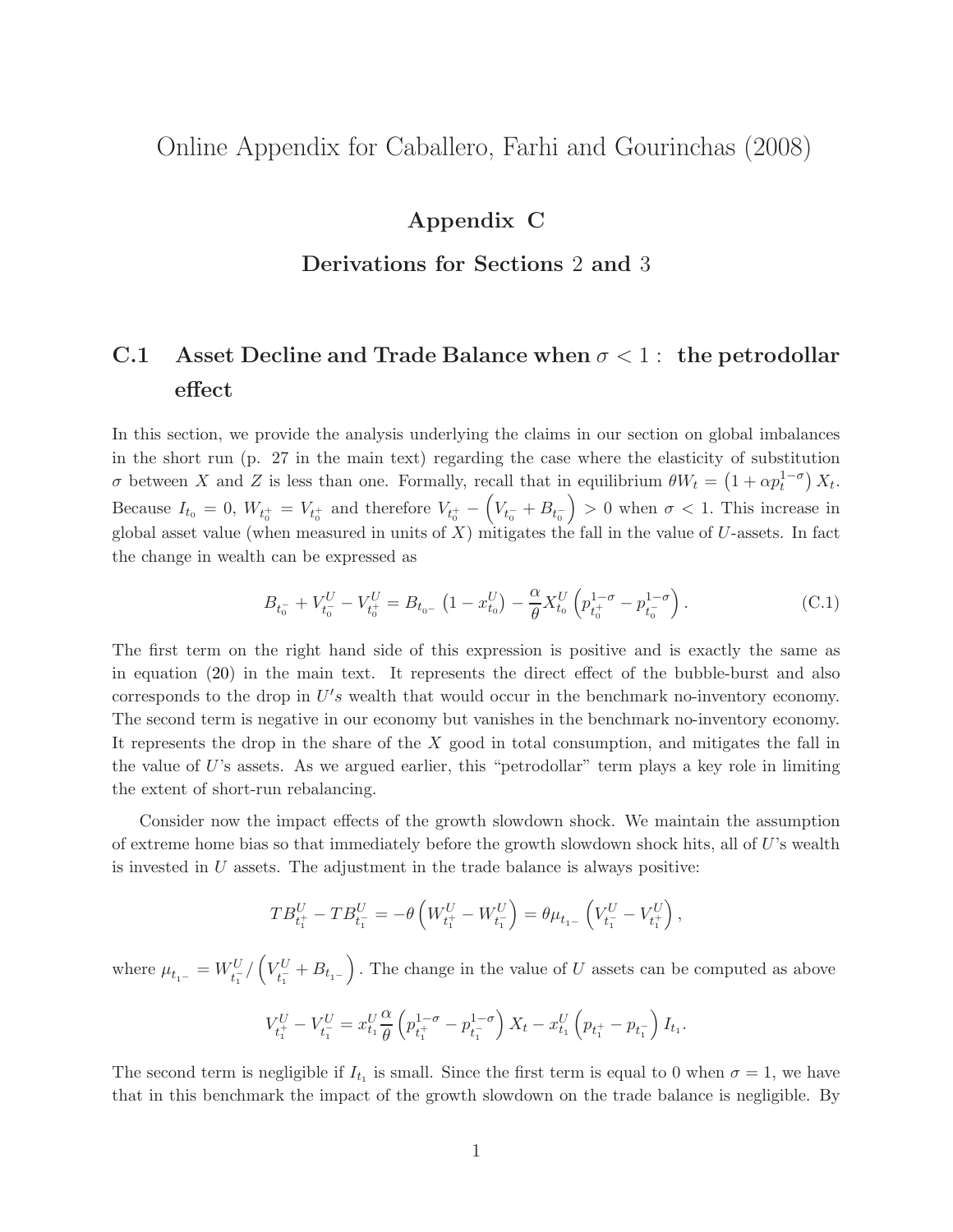contrast, when  $\sigma < 1$ , the first term is negative and, under our calibration, it swamps the second term. Thus, the trade balance improves at impact.

### C.2 The Trade Balance in the short Run

In this section, we analyze the behavior of the trade balance in the short run both in our economy and in the benchmark no-inventory economy.

We can decompose this difference more finely by studying the trade balance decomposition into exports  $X_t^U - \theta W_t^U / (1 + \alpha p_t^{1-\sigma})$  and imports  $\alpha p_t^{1-\sigma} \theta W_t^U / (1 + \alpha p_t^{1-\sigma})$ :

$$
\begin{array}{rcl} TB_{t_0^+}^U - TB_{t_0^-}^U & = & \left(\frac{\theta W_{t_0^-}^U}{1+\alpha p_{t_0^-}^{1-\sigma}} - \frac{\theta W_{t_0^+}^U}{1+\alpha p_{t_0^+}^{1-\sigma}}\right) - p_{t_0^+} \left(\frac{\alpha p_{t_0^+}^{-\sigma} \theta W_{t_0^+}^U}{1+\alpha p_{t_0^+}^{1-\sigma}} - \frac{\alpha p_{t_0^-}^{-\sigma} \theta W_{t_0^-}^U}{1+\alpha p_{t_0^-}^{1-\sigma}}\right) \\ & & \qquad - (p_{t_0^+} - p_{t_0^-}) \frac{\alpha p_{t_0^-}^{-\sigma} \theta W_{t_0^-}^U}{1+\alpha p_{t_0^-}^{1-\sigma}}. \end{array}
$$

The three terms on the right hand side have a traditional Marshall-Lerner interpretation: The first one represents the increase in the volume of exports. The second one represents the decrease in the volume of imports times the terms of trade. These two are positive since the volume of exports rises and the volume of imports falls. The third term is negative and represents imports times the change in the terms of trade. Note that the terms of trade effect – the last term– would be absent in the benchmark no-inventory economy. However, we can show that the positive quantity effect – the first two terms – is stronger in our economy than in the benchmark economy, which means that the difference in trade rebalancing between these two economies is strictly less than the direct effect of the change in terms of trade resulting from speculation in commodities.<sup>[55](#page-1-0)</sup>

<span id="page-1-0"></span><sup>55</sup>This can be verified as follows. The claim amounts to showing that

$$
(p_{t_0^+} - p_{t_0^-}) \frac{\alpha p_{t_0^-}^{-\sigma} \theta W_{t_0^-}^U}{1 + \alpha p_{t_0^-}^{1-\sigma}} > \theta \frac{W_{t_0^-}^U}{B_{t_0^-} + V_{t_0^-}^U} \frac{\alpha}{\theta} X_{t_0}^U \left( p_{t_0^+}^{1-\sigma} - p_{t_0^-}^{1-\sigma} \right)
$$

which can be re-arranged into

$$
\begin{split} \frac{\frac{p_{t_0^+}}{p_{t_0^-}}\left(1-\frac{p_{t_0^+}^{-\sigma}}{p_{t_0^-}^{-\sigma}}\right)}{\frac{p_{t_0^+}^{1-\sigma}}{p_{t_0^-}^{1-\sigma}}-1}+1>\frac{1}{1+\frac{B_{t_0^-}}{B_{t_0^-}+V_{t_0^-}}}\left(1-\frac{X_{t_0}^U}{X_t^U}\right)}. \end{split}
$$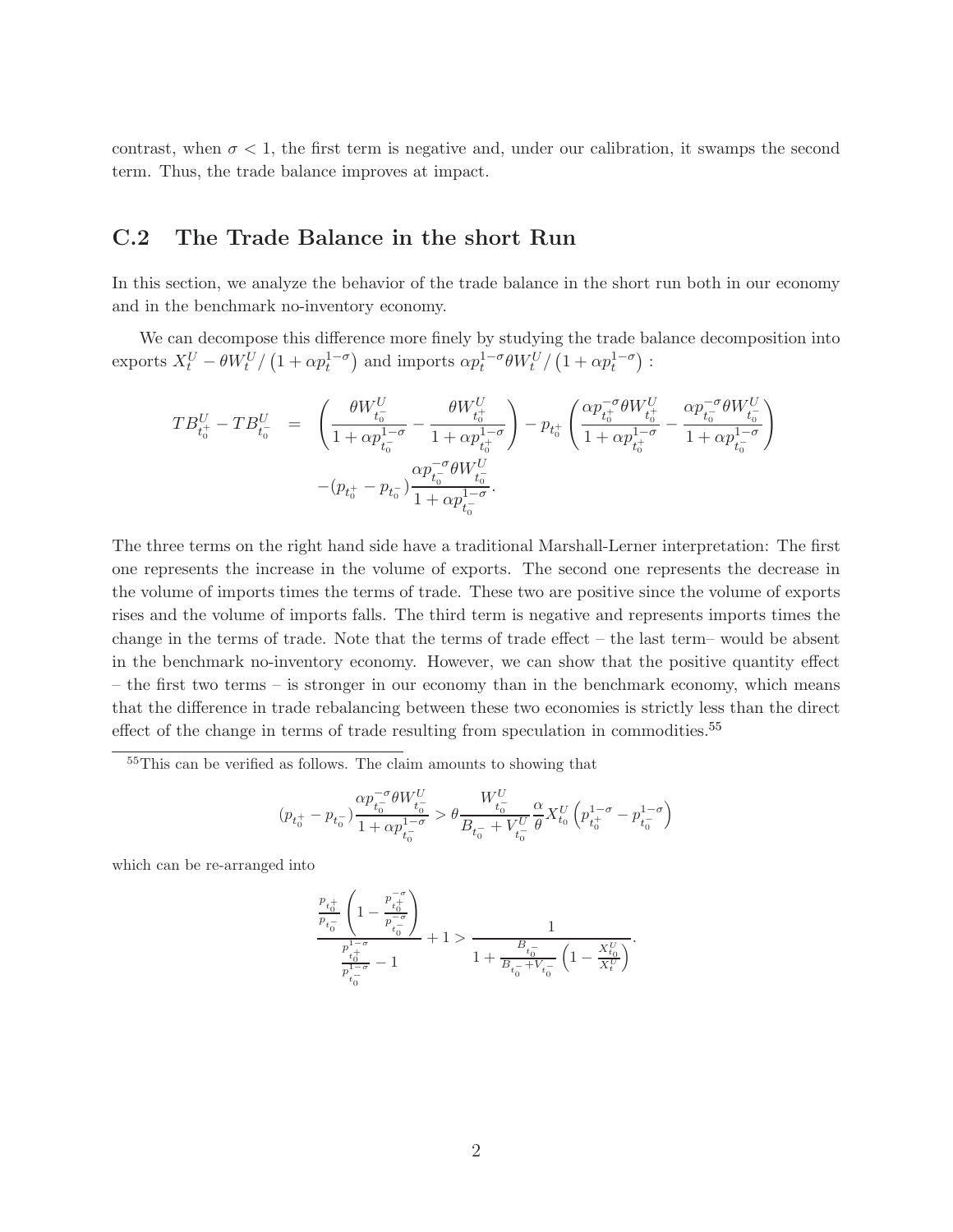#### C.3 The Commodity-Price-Jump Term

The drop in interest rates at  $t = t_0$  when  $\sigma < 1$  can be expressed as:

$$
r_{t_0^+} - r_{t_0^-} = -g \frac{B_{t_0^-}}{W_{t_0^-}} + \left(\frac{\delta \theta \left(1 - s_{zt_0^-}\right) + \theta \left(\left(\frac{p_{t_0+}}{p_{t_0-}}\right)^{1-\sigma} - \frac{p_{t_0+}}{p_{t_0-}}\right) s_{zt_0^-}}{1 + s_{zt_0^-} \left(\sigma \left(\frac{p_{t_0+}}{p_{t_0-}}\right)^{1-\sigma} - 1\right)}\right) - \delta \theta \left(1 - s_{zt_0^-}\right) - \frac{g\left(1 - \sigma\right)}{\sigma} s_{zt_0^-}
$$

where where  $s_{zt}$  is the expenditure share of commodities. The first term on the right hand side represents the 'bubble-burst' term discussed in the section on the financial crash and commodity boom (p. 19 in the main text). The second term is equivalent of the 'commodity-price-jump' term introduced in equation (15) in the main text when  $sigma < 1$ .

#### C.4 The Numeraire

Throughout we have chosen the  $X$ -good as the numeraire. This section confirms the claim in footnotes 10 and 19 in the main text that the main substantive results do not depend on this particular choice of numeraire. The price index corresponding to the composite consumption good is given by  $(1 + \alpha p_t^{1-\sigma})^{1/(1-\sigma)}$  if  $\sigma \neq 1$ , and  $p_t^{\frac{\alpha}{1+\alpha}}$  if  $\sigma = 1$ . We term the corresponding numeraire the composite numeraire. We denote with a tilde the variable expressed in the composite numeraire. The interest rate in the composite numeraire  $\tilde{r}_t$  can be computed from  $r_t$  as follows:

$$
\tilde{r}_t = r_t - \frac{d \log \left[ \left( 1 + \alpha p_t^{1-\sigma} \right)^{1/(1-\sigma)} \right]}{dt} = r_t - \frac{\alpha p_t^{-\sigma}}{1 + \alpha p_t^{1-\sigma}} \dot{p}_t
$$

If  $\max\{I_t, \dot{I}_t\} > 0$ , we have

$$
\tilde{r}_t = r_t - \frac{\alpha p_t^{-\sigma} (r_t + d) p_t}{1 + \alpha p_t^{1-\sigma}} = \frac{r_t - d \alpha p_t^{1-\sigma}}{1 + \alpha p_t^{1-\sigma}}
$$

which using [\(10\)](#page--1-1) we can rewrite as

$$
\tilde{r}_t = \theta \frac{\left(\delta + g \frac{B_t + p_t I_t}{X_t}\right) - \left(\frac{p_t Z}{X_t} - \alpha p_t^{1 - \sigma}\right)}{\left(1 + \alpha \sigma p_t^{1 - \sigma}\right)\left(1 + \alpha p_t^{1 - \sigma}\right)} + \tilde{\epsilon}_d
$$

where  $\tilde{\epsilon}_d = -\sigma d\alpha p_t^{1-\sigma}/(1+\alpha \sigma p_t^{1-\sigma})$ . In the rest of this discussion we consider the limit case  $d = 0$ . Let's now investigate how this change in numeraire would modify our conclusions concerning the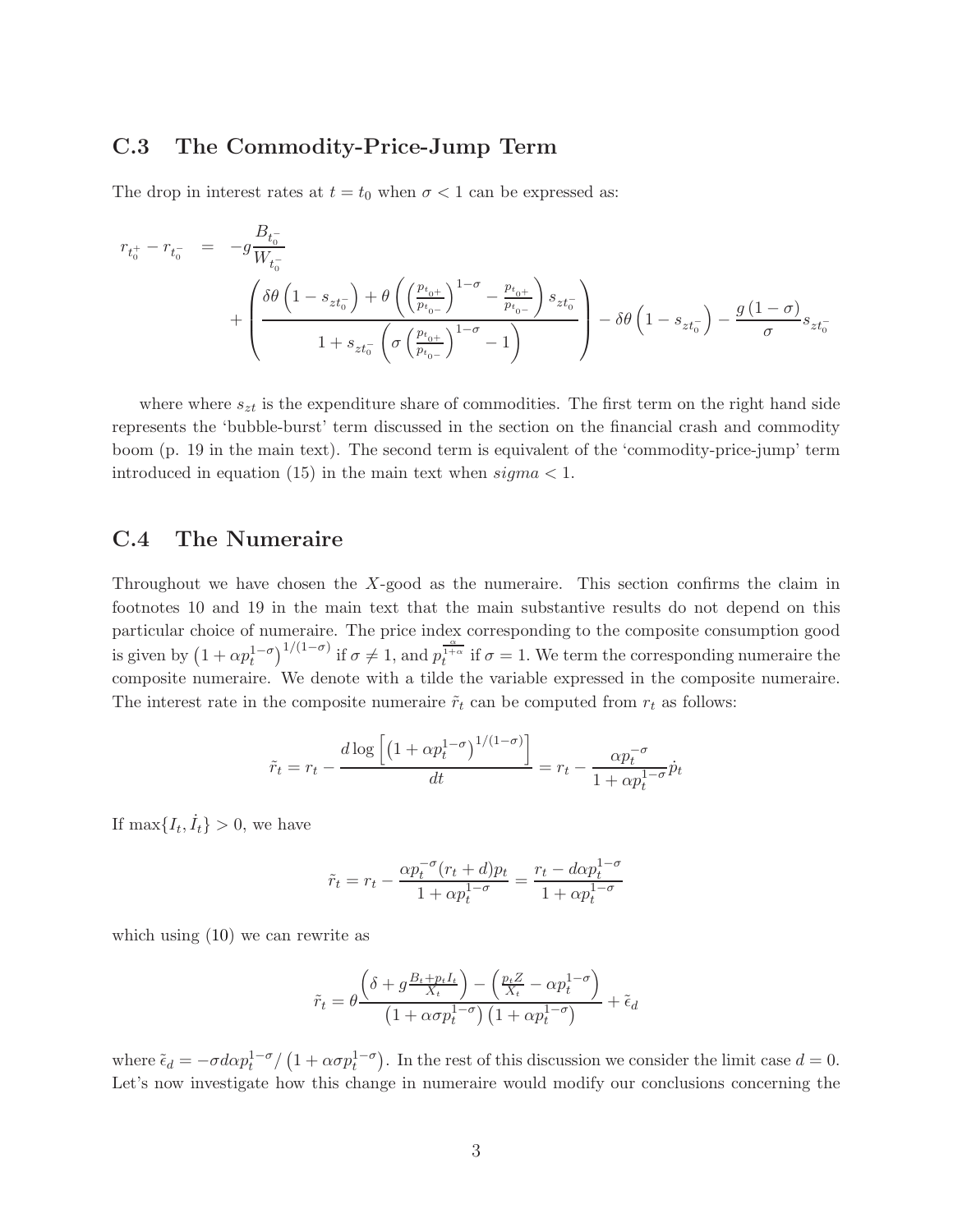crash and the steady states. Note that when  $\sigma = 1$  then we simply have

$$
\tilde{r}_t = \frac{r_t}{1 + \alpha}.
$$

Hence

$$
\tilde{r}_{t_0^-}-\tilde{r}_{t_0^+}=\frac{r_{t_0^-}-r_{t_0^+}}{1+\alpha}=\frac{1}{1+\alpha}\left[\frac{\theta g}{1+\alpha}\frac{\tilde{B}_{t_0-}^U}{p_{t_0^-}^{\frac{\alpha}{1+\alpha}}X_{t_0}}+\frac{\theta}{1+\alpha}\frac{Z}{X_{t_0}}\left(p_{t_0^+}-p_{t_0^-}\right)\right].
$$

Let's now turn to the drop in wealth and asset value at impact. We have

$$
\frac{\theta \tilde{W}_{t_0^-}}{1+\alpha} = p_{t_0^-}^{-\frac{\alpha}{1+\alpha}} X_{t_0} = \tilde{V}_{t_0^-}^U \frac{X_{t_0}}{X_{t_0}^U} + \tilde{B}_{t_0^-}^U
$$
  

$$
\frac{\theta \tilde{W}_{t_0^+}}{1+\alpha} = p_{t_0^+}^{-\frac{\alpha}{1+\alpha}} X_{t_0} = \tilde{V}_{t_0^+}^U \frac{X_{t_0}}{X_{t_0}^U}
$$

Hence we obtain

$$
\tilde{V}_{t_0}^U + \tilde{B}_{t_0-}^U - \tilde{V}_{t_0^+}^U = \tilde{B}_{t_0-}^U \left( 1 - \frac{X_{t_0}^U}{X_{t_0}} \right) + \left( p_{t_0}^{-\frac{\alpha}{1+\alpha}} - p_{t_0^+}^{-\frac{\alpha}{1+\alpha}} \right) \frac{1}{\theta} X_{t_0}^U
$$

The amount of rebalancing is given by  $\widetilde{CA}^U_{t_0^+} - \widetilde{CA}^U_{t_0^-}$ 

$$
\begin{aligned} &\left[ \tilde{r}_{t_0^-} \left(1-\frac{\tilde{W}_{t_0^-}^U}{\tilde{V}_{t_0^-}^U+\tilde{B}_{t_0-}^U}\right) + \theta \frac{\tilde{W}_{t_0^-}^U}{\tilde{V}_{t_0^-}^U+\tilde{B}_{t_0-}^U} \right] \left(\tilde{V}_{t_0^-}^U+\tilde{B}_{t_0-}^U-\tilde{V}_{t_0^+}^U\right) -X_{t_0}^U \frac{1}{\theta} \left(p_{t_0^-}^{-\frac{\alpha}{1+\alpha}}-p_{t_0^+}^{-\frac{\alpha}{1+\alpha}}\right) \right.\\ &\left. + \left(\tilde{r}_{t_0^-}-\tilde{r}_{t_0^+}\right) \left(\tilde{V}_{t_0^-}^U+\tilde{B}_{t_0-}^U-\tilde{W}_{t_0^-}^U\right) \frac{\tilde{V}_{t_0^+}^U}{\tilde{V}_{t_0^-}^U+\tilde{B}_{t_0-}^U} \right. \end{aligned}
$$

The right comparison when we use the composite numeraire should be with an economy with exogenous commodity prices. With endogenous commodity prices, the interest rate drops more. The drop in asset value is also more pronounced because the trees pay dividend in X-goods the value of which depreciates at impact. Both effects contribute to more rebalancing with endogenous commodity prices. A counterbalancing effect is that the value of GDP goes down since GDP is composed of X goods, the value of which depreciates at impact. This last effect contributes to less rebalancing.

Another quantity we could look at is the amount of rebalancing as a fraction of GDP  $\widetilde{CA}^{U}_{t_0^+}/\left(p_{t_0^+}^{-\frac{\alpha}{1+\alpha}}X^{U}_{t_0}\right)$  $)$  –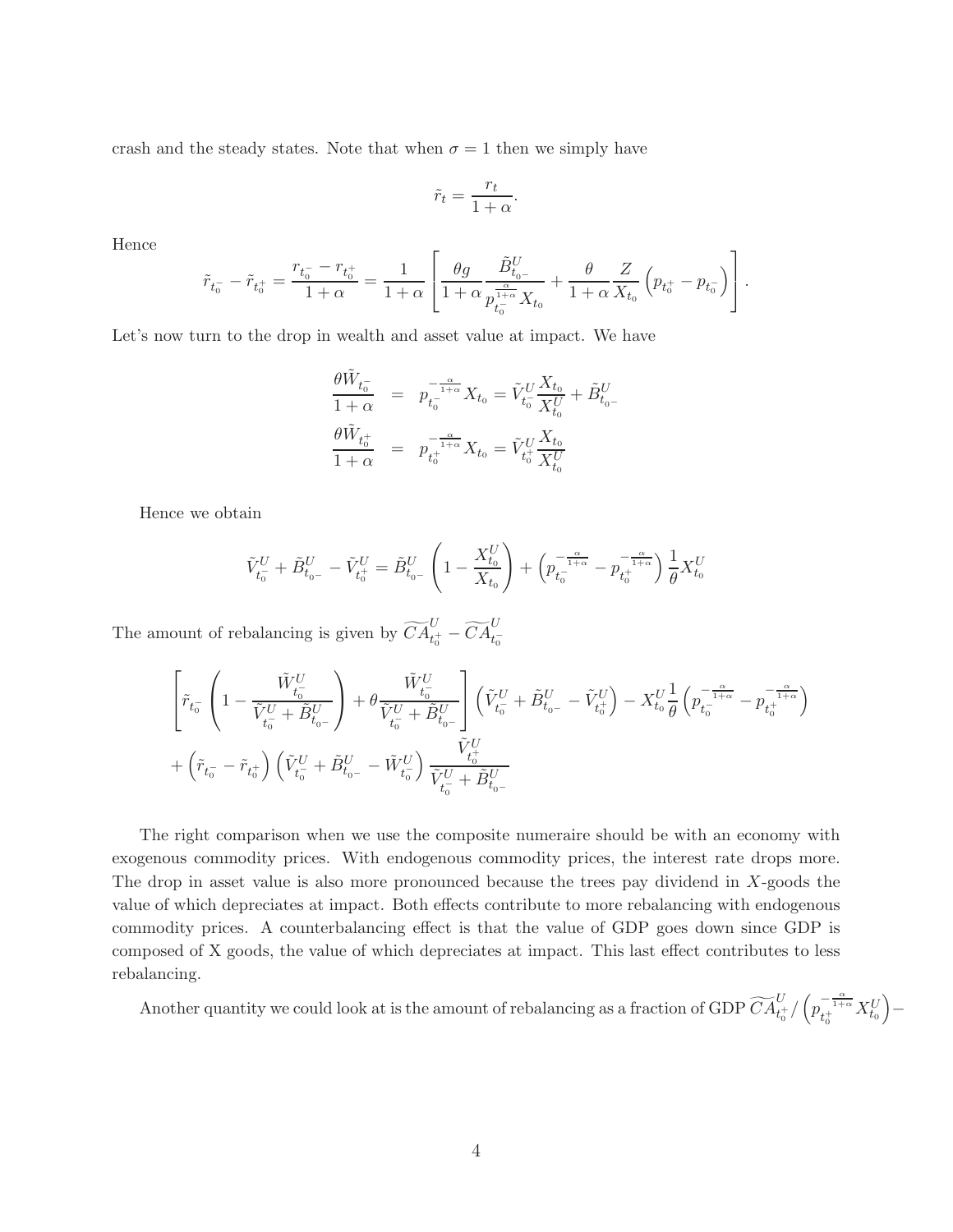$$
\begin{split} \widetilde{CA}^{U}_{t_{0}^{-}}/\left(p_{t_{0}^{-}}^{-\frac{\alpha}{1+\alpha}}X^{U}_{t_{0}}\right) \\ \begin{split} \left[\tilde{r}_{t_{0}^{-}}\left(1-\frac{\tilde{W}_{t_{0}^{-}}^{U}}{\tilde{V}_{t_{0}^{-}}^{U}+\tilde{B}_{t_{0-}}^{U}}\right)+\theta\frac{\tilde{W}_{t_{0}^{-}}^{U}}{\tilde{V}_{t_{0}^{-}}^{U}+\tilde{B}_{t_{0-}}^{U}}\right]\left(\frac{\tilde{V}_{t_{0}^{-}}^{U}+\tilde{B}_{t_{0-}}^{U}}{p_{t_{0}^{-}}^{-\frac{\alpha}{1+\alpha}}X^{U}_{t_{0}}}-\frac{\tilde{V}_{t_{0}^{U}}^{U}}{p_{t_{0}^{-}}^{-\frac{\alpha}{1+\alpha}}X^{U}_{t_{0}}}\right) \\ +\left(\tilde{r}_{t_{0}^{-}}-\tilde{r}_{t_{0}^{+}}\right)\frac{\tilde{V}_{t_{0}^{-}}^{U}+\tilde{B}_{t_{0-}}^{U}-\tilde{W}_{t_{0}^{-}}^{U}}{p_{t_{0}^{-}}^{-\frac{\alpha}{1+\alpha}}X^{U}_{t_{0}}}\frac{\tilde{V}_{t_{0}^{U}}^{U}}{\tilde{V}_{t_{0}^{-}}^{U}+\tilde{B}_{t_{0-}}^{U}}\frac{p_{t_{0}^{-}}^{-\frac{\alpha}{1+\alpha}}}{p_{t_{0}^{+}}^{-\frac{\alpha}{1+\alpha}}} \end{split}
$$

which we can rewrite as

$$
\begin{aligned} &\left[ \tilde{r}_{t_{0}^{-}}\left(1-\frac{\tilde{W}_{t_{0}^{-}}^{U}}{\tilde{V}_{t_{0}^{-}}^{U}+\tilde{B}_{t_{0-}}^{U}}\right)+\theta\frac{\tilde{W}_{t_{0}^{-}}^{U}}{\tilde{V}_{t_{0}^{-}}^{U}+\tilde{B}_{t_{0-}}^{U}}\right]\frac{B_{t_{0-}}^{U}}{X_{t_{0}}^{U}}\left(1-\frac{X_{t_{0}}^{U}}{X_{t_{0}}}\right)\\ &+\left(\tilde{r}_{t_{0}^{-}}-\tilde{r}_{t_{0}^{+}}\right)\left(\tilde{V}_{t_{0}^{-}}^{U}+\tilde{B}_{t_{0-}}^{U}-\tilde{W}_{t_{0}^{-}}^{U}\right)\frac{V_{t_{0}^{+}}^{U}}{V_{t_{0}^{-}}^{U}+B_{t_{0-}}^{U}}. \end{aligned}
$$

With this normalization, endogenous commodity prices only contribute to less rebalancing with  $\sigma=1$  because they lead to lower interest rates.

Let's now turn to  $\sigma < 1$ . In this case we have  $\tilde{r}_t = \frac{r_t}{1+\alpha r}$  $\frac{r_t}{1+\alpha p_t^{1-\sigma}}$  so that

$$
\tilde{r}_{t_0^-} - \tilde{r}_{t_0^+} = \frac{r_{t_0^-} - r_{t_0^+}}{1 + \alpha p_{t_0^-}^{1 - \sigma}} + r_{t_0^+} \left( \frac{1}{1 + \alpha p_{t_0^-}^{1 - \sigma}} - \frac{1}{1 + \alpha p_{t_0^+}^{1 - \sigma}} \right).
$$

Similarly, we have

$$
\frac{\tilde{V}_{t_0}^U + \tilde{B}_{t_0-}^U}{\left(1 + \alpha p_{t_0}^{1-\sigma}\right)^{-1/(1-\sigma)} X_{t_0}^U} - \frac{\tilde{V}_{t_0^L}^U}{\left(1 + \alpha p_{t_0^+}^{1-\sigma}\right)^{-1/(1-\sigma)} X_{t_0}^U} = \frac{B_{t_0-}^U}{X_{t_0}^U} \left(1 - \frac{X_{t_0}^U}{X_{t_0}}\right) - \alpha \frac{1}{\theta} \left(p_{t_0^+}^{1-\sigma} - p_{t_0^-}^{1-\sigma}\right).
$$

And we can compute  $\widetilde{CA}^U_{t_0^+}/\left(\left(1+\alpha p_{t_0^+}^{1-\sigma}\right)$  $\int^{-1/(1-\sigma)} X_{t_0}^U$  $\bigg) - \widetilde{CA}^{U}_{t_0^-} / \left( \Big( 1 + \alpha p^{1-\sigma}_{t_0^-} \right.$  $\int^{-1/(1-\sigma)} X_{t_0}^U$  $\setminus$ 

$$
\begin{aligned} &\left[ \tilde{r}_{t_0^-} \left(1-\frac{\tilde{W}_{t_0^-}^U}{\tilde{V}_{t_0^-}^U+\tilde{B}_{t_0-}^U}\right) + \theta \frac{\tilde{W}_{t_0^-}^U}{\tilde{V}_{t_0^-}^U+\tilde{B}_{t_0-}^U} \right] \left(\frac{\tilde{V}_{t_0^-}^U+\tilde{B}_{t_0-}^U}{\left(1+\alpha p_{t_0^-}^{1-\sigma}\right)^{-1/(1-\sigma)}X_{t_0}^U} - \frac{\tilde{V}_{t_0^+}^U}{\left(1+\alpha p_{t_0^+}^{1-\sigma}\right)^{-1/(1-\sigma)}X_{t_0}^U}\right) \right. \\ & \left. + \left(\tilde{r}_{t_0^-}-\tilde{r}_{t_0^+}\right) \left(\frac{\tilde{V}_{t_0^-}^U+\tilde{B}_{t_0-}^U-\tilde{W}_{t_0^-}^U}{\left(1+\alpha p_{t_0^-}^{1-\sigma}\right)^{-1/(1-\sigma)}X_{t_0}^U} \right) \frac{\tilde{V}_{t_0^+}^U}{\tilde{V}_{t_0^+}^U+\tilde{B}_{t_0-}^U} \left(1+\alpha p_{t_0^+}^{1-\sigma}\right)^{-1/(1-\sigma)} \\ & \left(1+\alpha p_{t_0^+}^{1-\sigma}\right)^{-1/(1-\sigma)}X_{t_0}^U \left(1+\alpha p_{t_0^+}^{1-\sigma}\right)^{-1/(1-\sigma)} \end{aligned}
$$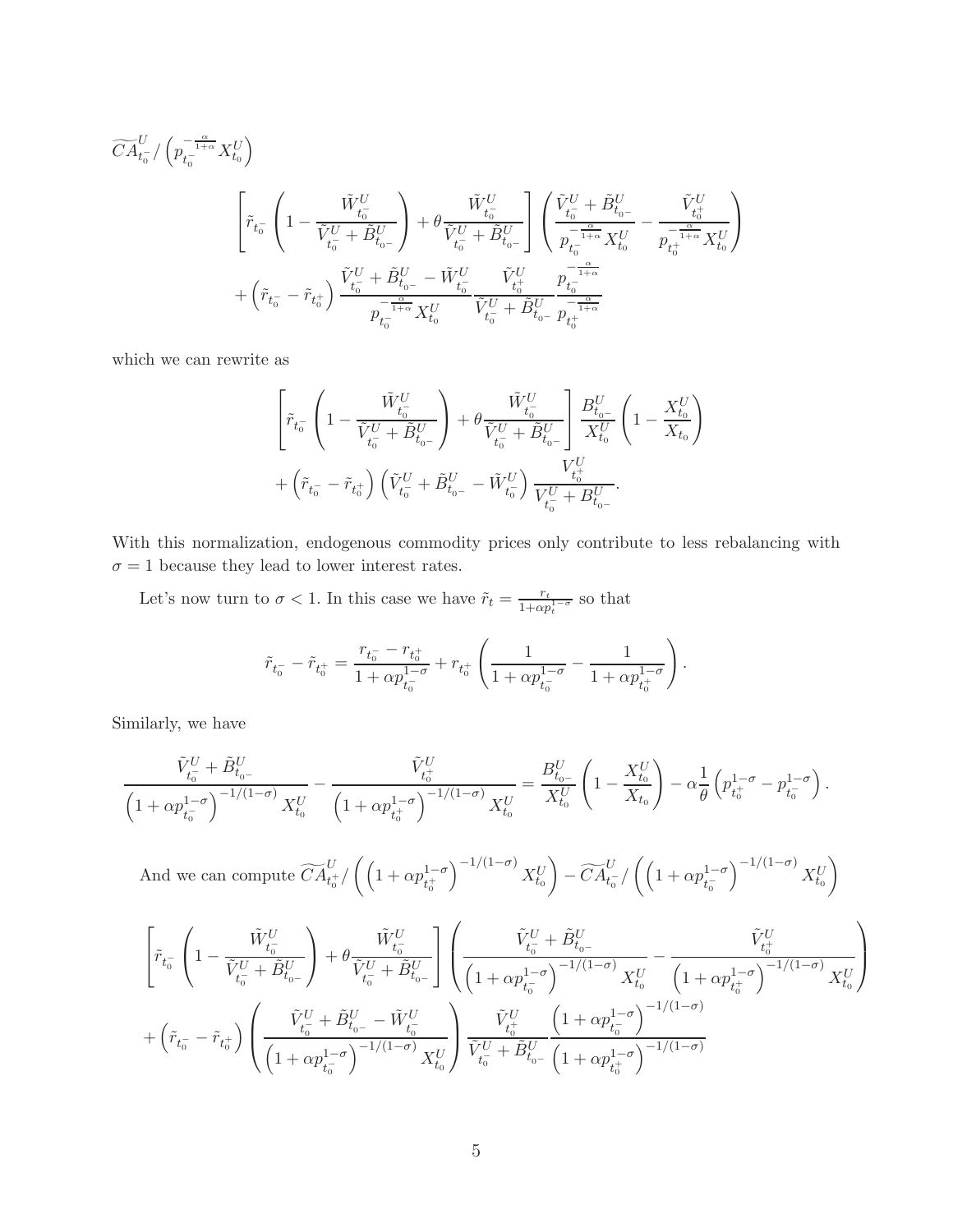Hence when net positions are small compared to gross positions endogenous commodity prices can lead to less rebalancing. All the qualitative conclusions of the paper remain unchanged.

## Appendix D

#### Derivations for Section 4

In this appendix, we provide the analysis underlying the calibration and the dynamic system (p. 36 in the main text).

#### **D.1** The bubble economy:  $t < t_0$ .

We start the economy in the bubble equilibrium with  $\sigma < 1$ , for  $t < t_0$ . The economy is characterized by the following equations:

$$
\dot{B}_t = r_t B_t
$$
\n
$$
r_t = \frac{\delta \theta + \theta g B_t / X_t + \alpha \hat{q}^{1-\sigma} X_t^{1/\sigma - 1} g (1/\sigma - 1)}{1 + \alpha \hat{q}^{1-\sigma} X_t^{1/\sigma - 1}}
$$

where  $\hat{q} \equiv p_t/X_t^{1/\sigma} = (\alpha/Z)^{1/\sigma}$  is constant. This is a differential system in  $B_t$  with a forcing term  $X_t$ . It requires a terminal condition. To find this terminal condition, we need to characterize the path of the economy, in the event that the bubble does not collapse. Observe that  $p_t = \hat{q} X_t^{1/\sigma}$ , hence the share of consumption expenditures on the Z-good,  $s_{zt} = \alpha p_t^{1-\sigma}/(1 + \alpha p_t^{1-\sigma})$ , is increasing without bounds. The transition to  $\sigma = 1$  must occur at some time  $T_1$  such that  $\alpha \hat{q}^{1-\sigma} X_{T_1}^{1/\sigma-1}$  $T_1^{1/\sigma-1} = \alpha'.$ From  $T_1$  onwards, the elasticity of substitution is equal to one. The bubble economy with  $\sigma = 1$ reaches its steady state instantly with:

$$
r_t = g; \quad q_t = \alpha'/Z
$$
  
\n
$$
\frac{W_t}{X_t} = \frac{1+\alpha'}{\theta}; \quad \frac{V_t}{X_t} = \frac{V_t^U}{X_t^U} = \frac{\delta}{g}
$$
  
\n
$$
B_t = \left[\frac{1+\alpha'}{\theta} - \frac{\delta}{g}\right]X_t
$$
\n(D.1)

This provides the terminal condition for the value of the bubble at time  $T_{1}$ - :  $B_{T_{1-}} = \left[\frac{(1+\alpha')}{\theta} - \frac{\delta}{g}\right]$ g  $\bigg\vert X_{T_1}.$ Solving backwards from  $t = T_1$ , we can then characterize the entire path  $\{B_t, W_t, V_t, V_t^U, p_t\}$  that is expected to occur in the absence of a collapse of the bubble.

This global system is consistent with any initial net foreign asset position at  $t = t_0$ . Assume that we want to start the economy with an external debt  $NA_{t_0}^U = \eta X_{t_0}^U$ . Under the assumption that the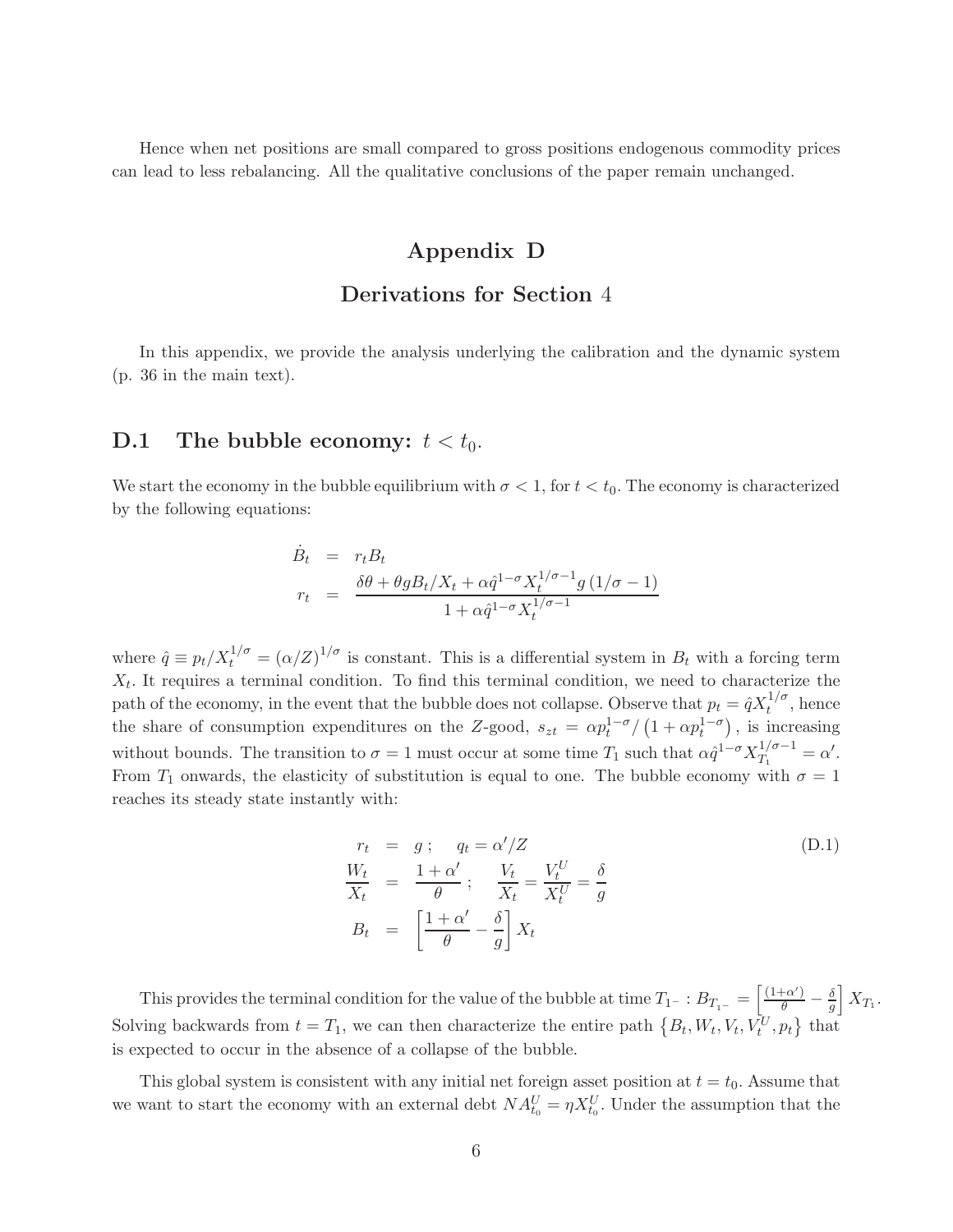bubble is initially located in U, this implies that U's savings are equal to  $W_{t_0}^U = V_{t_0}^U + B_{t_0} + \eta X_{t_0}^U$ . One can then solve for the path of domestic savings from the asset accumulation equation. In turn, this pins down net foreign assets  $NA_t^U = W_t^U - V_t^U - B_t$ , the current account  $CA_t^U = \dot{W}_t^U - \dot{V}_t^U - \dot{B}_t$ and the trade balance  $TB_t^U = X_t^U - \theta W_t^U$  in all previous periods.

#### D.2 Collapse of the bubble: the short run.

Consider now what happens at time  $t = t_0$  when the bubble collapses. As long as  $\sigma < 1$ , the economy satisfies the following equations:

$$
\dot{I}_t = Z - \alpha \hat{q}_t^{-\sigma}
$$
\n
$$
\dot{\hat{q}}_t = \left(r_t - \frac{g}{\sigma}\right) \hat{q}_t
$$
\n
$$
r_t = \frac{X_t^{1-1/\sigma} \theta \delta + \theta g \hat{q}_t I_t - \theta \hat{q}_t (Z - \alpha \hat{q}_t^{-\sigma})}{X_t^{1-1/\sigma} + \alpha \sigma \hat{q}_t^{1-\sigma}}
$$

This is a dynamic system in I and  $\hat{q}$  with a forcing term  $X_t$ . We have one initial condition:  $I_{t_0} = 0$ , by assumption. We need a terminal condition on  $\hat{q}_t$ . To find it, consider what happens to the share of commodities in expenditures,  $\alpha p_t^{1-\sigma}/(1+\alpha p_t^{1-\sigma})$  over time. From the second equation above, the growth rate of  $p_t^{1-\sigma} = \hat{q}_t^{1-\sigma} X_t^{1/\sigma-1}$  $t_{t}^{1/\sigma-1}$  is  $(1-\sigma)(r_t-g/\sigma)+g(1/\sigma-1)=(1-\sigma)r_t$ , which must be positive eventually (since the interest rate converges to  $g/\sigma$ ). Hence the expenditure share must eventually reach  $\bar{s}_z$ , at which point the elasticity of substitution becomes unity. Let's denote  $T_2$  the time at which this happens, and  $\hat{q}_{T_2-}$ ,  $I_{T_2-}$  the values of the system at that time. Note that  $\hat{q}_{T_2}$  and  $T_2$  are also linked by  $\alpha \hat{q}_{T_2}^{1-\sigma} X_{T_2}^{1/\sigma-1}$  $T_2^{1/\sigma-1} = \alpha'$ . Thus, we can parameterize potential equilibrium paths by  $T_2$ .

#### D.3 Collapse of the bubble: the long run.

When  $t \geq T_2$ , the economy is now in the unitary elasticity inventory model described in the previous section. The system follows a saddle path dynamics with:

$$
\dot{I}_t = Z - \alpha' q_t^{-1}
$$
\n
$$
\dot{q}_t = (r_t - g) q_t
$$
\n
$$
r_t = \theta \frac{\delta + \alpha' - q_t (Z - g I_t)}{1 + \alpha'}
$$

where  $q_t = p_t/X_t$ . The boundary conditions for that system are  $I_{T_2} = I_{T_{2-}}$  and  $\lim_{t\to\infty} q_t =$  $\alpha'/Z$ . Solving the saddle-path dynamics provides the unique initial value  $q_{T_{2+}}$  that is consistent with the equilibrium (see figure [9](#page--1-2) in the main text).